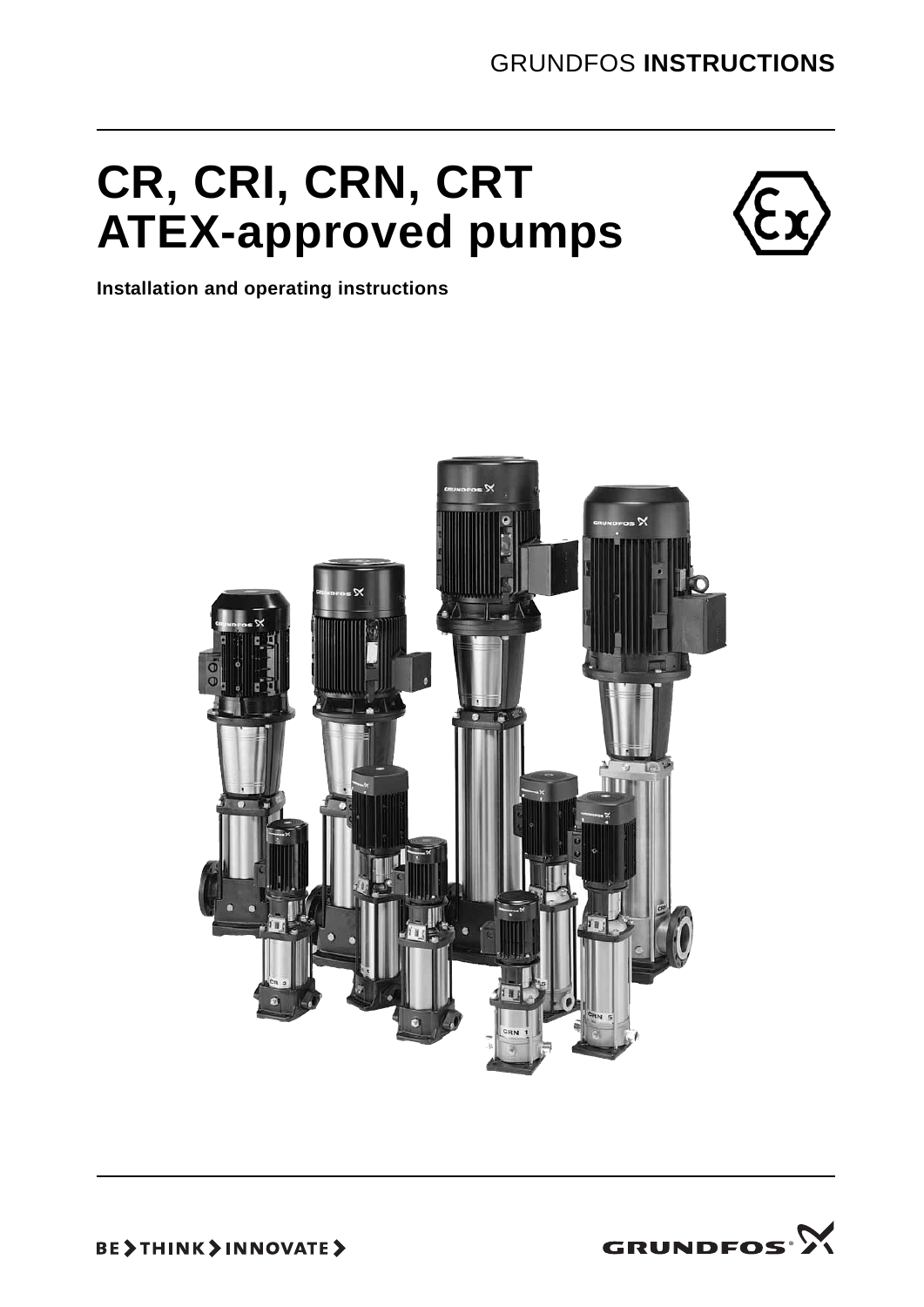## **CR, CRI, CRN, CRT ATEX-approved pumps**

| English (GB)           |
|------------------------|
| Български (BG)         |
| Čeština (CZ)           |
| Dansk (DK)             |
| Deutsch (DE)           |
| Ελληνικά (GR)          |
| <b>Español (ES)</b>    |
| Français (FR)          |
| Hrvatski (HR)          |
| Italiano (IT)          |
| Magyar (HU)            |
| <b>Nederlands (NL)</b> |
| Polski (PL)            |
| Português (PT)<br>33   |
| Русский (RU)<br>35     |
| Română (RO)<br>38      |
| Slovenčina (SK)        |
| Slovensko (SI)<br>42   |
| Srpski (RS)<br>44      |
| Suomi (FI)             |
| Svenska (SE)           |
| 中文 (CN)                |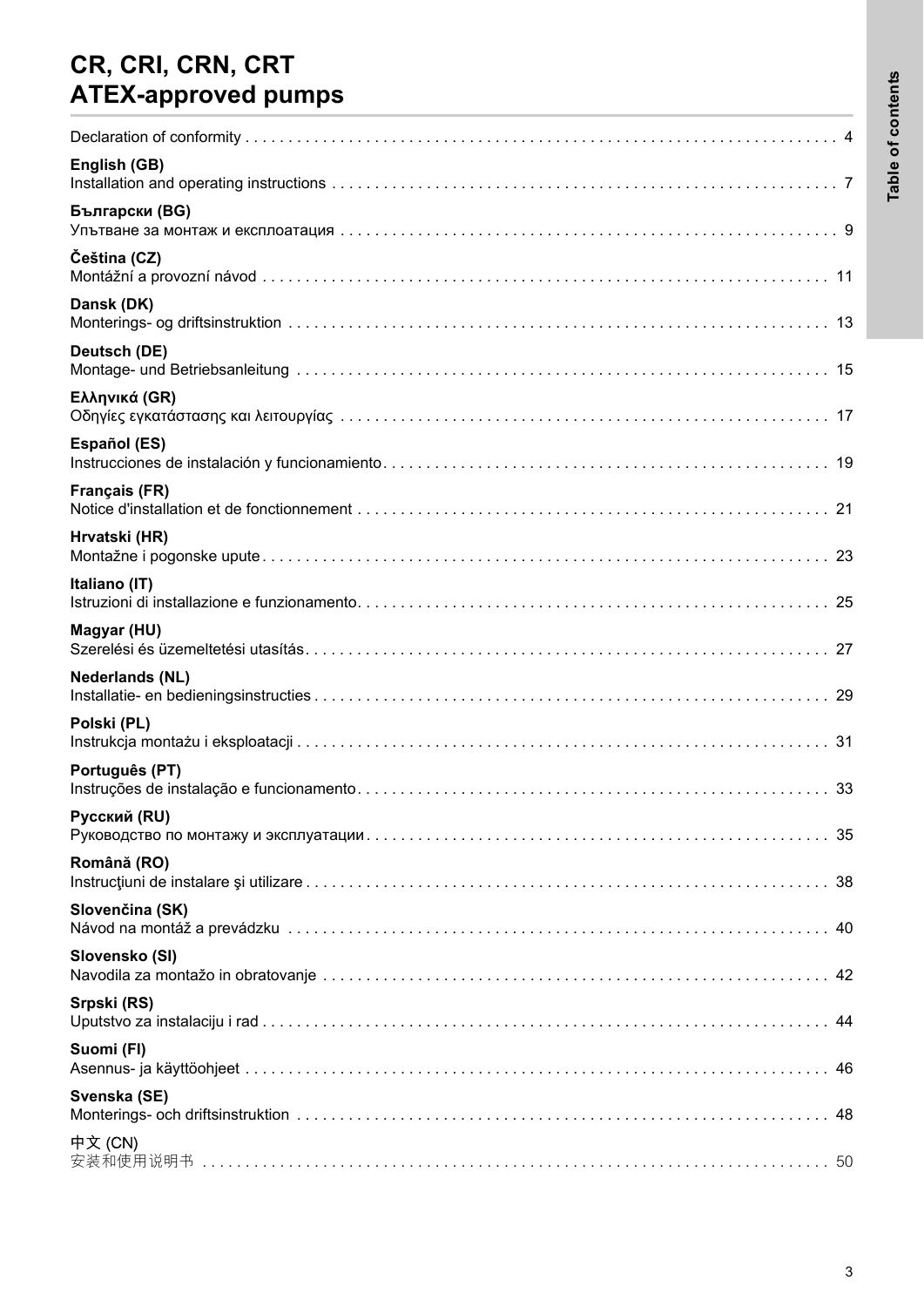## **GB: EC declaration of conformity**

We, Grundfos, declare under our sole responsibility that the products CR, CRI, CRN and CRT, to which this declaration relates, are in conformity with these Council directives on the approximation of the laws of the EC member states:

- Machinery Directive (2006/42/EC).
- Standard used: EN 809:1998, A1:2009.
- EMC Directive (2004/108/EC). ATEX Directive (94/9/EC).
- (Applies only to products with the ATEX markings on the nameplate.) Standards used: EN 13463-1:2001, EN 13463-5:2003. (Declaration of conformity and installation and operating instructions of the motor are enclosed.)

Notified body holding copy of technical file: KEMA Quality B.V., No 0344. Utrechtseweg 310, 6802 ED, Arnhem, The Netherlands.

## **CZ: ES prohlášení o shodě**

My firma Grundfos prohlašujeme na svou plnou odpovědnost, že výrobky CR, CRI, CRN a CRT, na něž se toto prohlášení vztahuje, jsou v souladu s ustanoveními směrnice Rady pro sblížení právních předpisů členských států Evropského společenství v oblastech:

- Směrnice pro strojní zařízení (2006/42/ES).
- Použitá norma: EN 809:1998, A1:2009.
- Směrnice pro elektromagnetickou kompatibilitu (EMC) (2004/108/ES).
- Směrnice pro ATEX (94/9/ES). (týká se pouze výrobků se značkou ATEX na typovém štítku) Použitá norma: EN 13463-1:2001, EN 13463-5:2003. (Prohlášení o shodě a instalační a provozní předpisy motoru jsou přiloženy).

Úřední orgán spravující kopii technické složky: KEMA Quality B.V., No 0344. Utrechtseweg 310, 6802 ED, Arnhem, The Netherlands.

### **DE: EG-Konformitätserklärung**

Wir, Grundfos, erklären in alleiniger Verantwortung, dass die Produkte CR, CRI, CRN und CRT, auf die sich diese Erklärung bezieht, mit den folgenden Richtlinien des Rates zur Angleichung der Rechtsvorschriften der EU-Mitgliedsstaaten übereinstimmen:

- Maschinenrichtlinie (2006/42/EG).
- Norm, die verwendet wurde: EN 809:1998, A1:2009. — EMV-Richtlinie (2004/108/EG).
- ATEX-Richtlinie (94/9/EG).
	- (Gilt nur für Produkte mit ATEX-Kennzeichen auf dem Leistungsschild.)

Verwendete Normen: EN 13463-1:2001, EN 13463-5:2003. (Die Konformitätsbescheinigung und Bedienungsanleitung für den Motor sind beigefügt.)

Benannte Stelle, bei der die technischen Unterlagen hinterlegt sind: KEMA Quality B.V., No 0344. Utrechtseweg 310, 6802 ED, Arnhem, The Netherlands.

### **ES: Declaración CE de conformidad**

Nosotros, Grundfos, declaramos bajo nuestra entera responsabilidad que los productos CR, CRI, CRN y CRT, a los cuales se refiere esta declaración, están conformes con las Directivas del Consejo en la aproximación de las leyes de las Estados Miembros del EM:

- Directiva de Maquinaria (2006/42/CE).
- Norma aplicada: EN 809:1998, A1:2009.
- Directiva EMC (2004/108/CE).

Directiva ATEX (94/9/EC). (Sólo se aplica a productos con las marcas ATEX en la placa de características).

Normas aplicadas: EN 13463-1:2001, EN 13463-5:2003. (Se adjuntan la declaración de conformidad e instrucciones de instalación y funcionamiento del motor.)

Copia de documentación técnica al Organismo notificado: KEMA Quality B.V., No 0344. Utrechtseweg 310, 6802 ED, Arnhem, The Netherlands.

### **BG: EC декларация за съответствие**

Ние, фирма Grundfos, заявяваме с пълна отговорност, че продуктите CR, CRI, CRN и CRT, за които се отнася настоящата декларация, отговарят на следните указания на Съвета за уеднаквяване на правните разпоредби на държавите членки на ЕС:

- Директива за машините (2006/42/EC).
- Приложен стандарт: EN 809:1998, A1:2009.
- Директива за електромагнитна съвместимост (2004/108/EC). — ATEX Директива (94/9/EC).
- (Отнася се само за продукти със символа ATEX върху табелата с данни.)

Приложени норми: EN 13463-1:2001, EN 13463-5:2003. (Приложени са също и Декларацията за съответствие и инструкциите за монтаж и експлоатация на двигателя.) Оторизирана организация притежаваща копие от техническия файл: KEMA Quality B.V., No 0344. Utrechtseweg 310, 6802 ED, Arnhem, The Netherlands.

### **DK: EF-overensstemmelseserklæring**

Vi, Grundfos, erklærer under ansvar at produkterne CR, CRI, CRN og CRT som denne erklæring omhandler, er i overensstemmelse med disse af Rådets direktiver om indbyrdes tilnærmelse til EF-medlemsstaternes lovgivning:

- Maskindirektivet (2006/42/EF).
- Anvendt standard: EN 809:1998, A1:2009.
- EMC-direktivet (2004/108/EF).

— ATEX-direktivet (94/9/EC). (Gælder kun for produkter med ATEX-mærkning på typeskiltet). Anvendte standarder: EN 13463-1:2001, EN 13463-5:2003. (Motorens overensstemmelseserklæring og monterings- og driftsinstruktion er vedlagt).

Bemyndiget organ som opbevarer en kopi af den tekniske fil: KEMA Quality B.V., No 0344. Utrechtseweg 310, 6802 ED, Arnhem, The Netherlands.

## **GR: ∆ήλωση συμμόρφωσης EC**

Εμείς, η Grundfos, δηλώνουμε με αποκλειστικά δική μας ευθύνη ότι τα προϊόντα CR, CRI, CRN και CRT στα οποία αναφέρεται η παρούσα δήλωση, συμμορφώνονται με τις εξής Οδηγίες του Συμβουλίου περί προσέγγισης των νομοθεσιών των κρατών μελών της ΕΕ:

- Οδηγία για μηχανήματα (2006/42/EC).
- Πρότυπο που χρησιμοποιήθηκε: EN 809:1998, A1:2009. — Οδηγία Ηλεκτρομαγνητικής Συμβατότητας (EMC) (2004/108/EC).
- Οδηγία ATEX (94/9/EC).
	- (Εφαρμόζεται μόνο σε προϊόντα με σήμανση ATEX στην πινακίδα τους.)
		- Πρότυπα που χρησιμοποιήθηκαν: EN 13463-1:2001, EN13463-5:2003.

(Περιλαμβάνονται δήλωση συμμόρφωσης και οδηγίες εγκατάστασης και λειτουργίας του κινητήρα.)

Σώμα που διατηρεί σχετικό τεχνικό φάκελο: KEMA Quality B.V., No 0344. Utrechtseweg 310, 6802 ED, Arnhem, The Netherlands.

### **FR: Déclaration de conformité CE**

Nous, Grundfos, déclarons sous notre seule responsabilité, que les produits CR, CRI, CRN et CRT, auxquels se réfère cette déclaration, sont conformes aux Directives du Conseil concernant le rapprochement des législations des Etats membres CE relatives aux normes énoncées ci-dessous :

- Directive Machines (2006/42/CE).
- Norme utilisée : EN 809:1998, A1:2009.
- Directive Compatibilité Electromagnétique CEM (2004/108/CE). Directive ATEX (94/9/EC).
- (S'applique uniquement aux produits avec marquages ATEX sur la plaque signalétique.)

Normes utlisées : EN 13463-1:2001, EN 13463-5:2003. (Declaration de conformité et notice d'installation et d'entretien du moteur incluses.)

Copie du fichier technique : KEMA Quality B.V., No 0344. Utrechtseweg 310, 6802 ED, Arnhem, The Netherlands.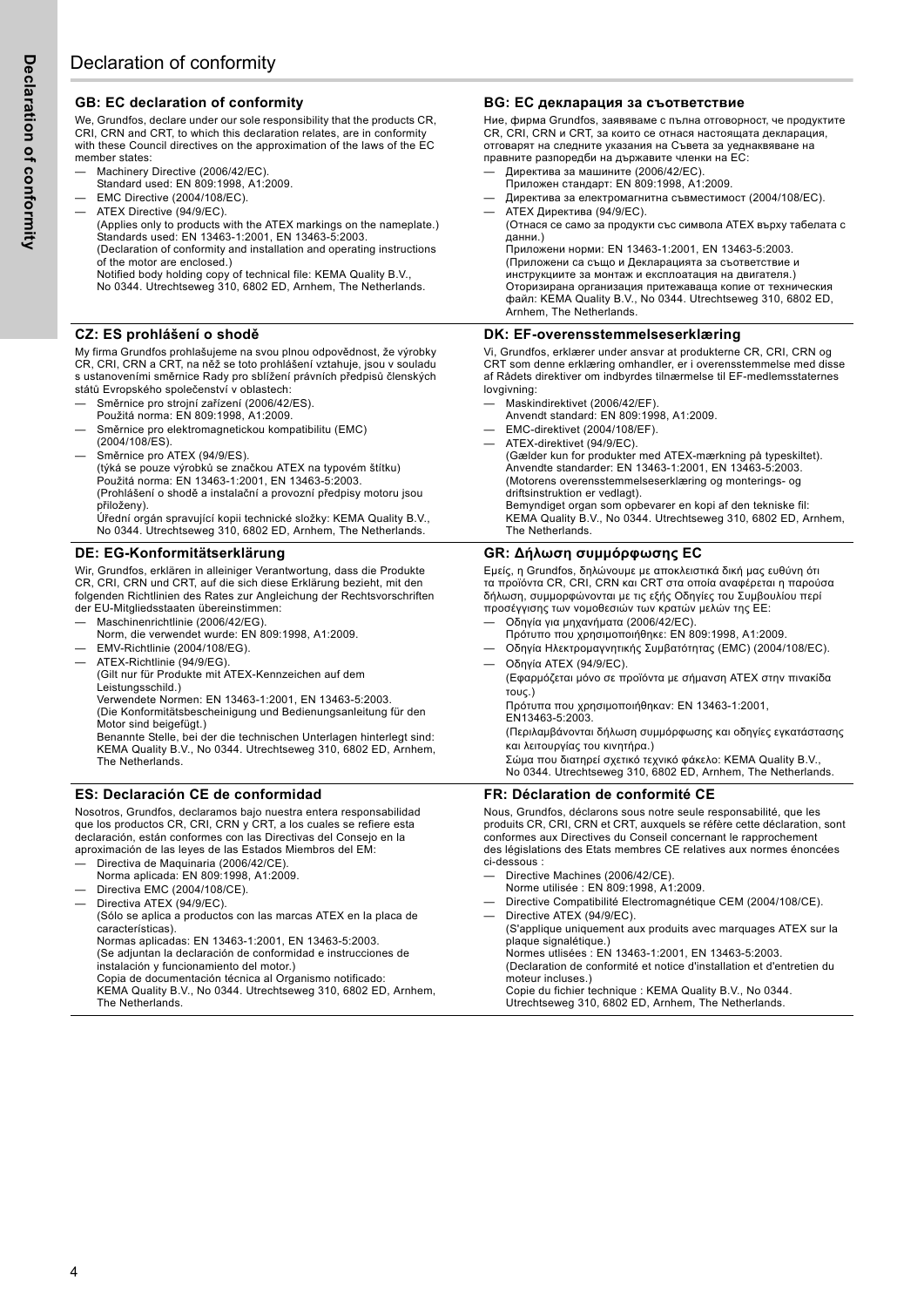## **HR: EZ izjava o usklađenosti**

Mi, Grundfos, izjavljujemo pod vlastitom odgovornošću da je proizvod CR, CRI, CRN i CRT, na koji se ova izjava odnosi, u skladu s direktivama ovog Vijeća o usklađivanju zakona država članica EU:

- Direktiva za strojeve (2006/42/EZ). Korištena norma: EN 809:1998, A1:2009.
- Direktiva za elektromagnetsku kompatibilnost (2004/108/EZ).
- ATEX direktiva (94/9/EC). (Odnosi se samo na proizvode koji imaju oznaku ATEX na nazivnoj pločici.)

Korištene norme: EN 13463-1:2001, EN 13463-5:2003. (Izjava o usklađenosti te montažne i pogonske upute su priložene.) Navedeno tijelo drži kopije tehničkih podataka: KEMA Quality B.V., No 0344. Utrechtseweg 310, 6802 ED, Arnhem, The Netherlands.

### **HU: EK megfelelőségi nyilatkozat**

Mi, a Grundfos, egyedüli felelősséggel kijelentjük, hogy a CR, CRI, CRN és CRT termékek, amelyekre jelen nyilatkozik vonatkozik, megfelelnek az Európai Unió tagállamainak jogi irányelveit összehangoló tanács alábbi előírásainak:

- Gépek (2006/42/EK).
- Alkalmazott szabvány: EN 809:1998, A1:2009.
- EMC Direktíva (2004/108/EK).
- ATEX direktíva (94/9/EK). (Csak az adattáblán ATEX jelöléssel ellátott termékekre vonatkozik.) Alkalmazott szabvány: EN 13463-1:2001, EN 13463-5:2003. (A motor kezelési utasítása és megfelelőségi nyilatkozata mellékelve.)

Minősítő szervezet technikai azonosítója: KEMA Quality B.V., No 0344. Utrechtseweg 310, 6802 ED, Arnhem, The Netherlands.

### **PL: Deklaracja zgodności WE**

My, Grundfos, oświadczamy z pełną odpowiedzialnością, że nasze wyroby CR, CRI, CRN oraz CRT, których deklaracja niniejsza dotyczy, są zgodne z następującymi wytycznymi Rady d/s ujednolicenia przepisów prawnych krajów członkowskich WE:

- Dyrektywa Maszynowa (2006/42/WE).
- Zastosowana norma: EN 809:1998, A1:2009.
- Dyrektywa EMC (2004/108/WE).
- Dyrektywa ATEX (94/9/WE). (dotyczy tylko wyrobów ze znakiem ATEX na tabliczce znamionowej). Zastosowane normy: EN 13463-1:2001, EN 13463-5:2003.
- (Deklaracja zgodności oraz instrukcja obsługi i eksploatacji silnika są załączone.)

Kopie pliku technicznego posiada odpowiednia jednostka: KEMA Quality B.V., No 0344. Utrechtseweg 310, 6802 ED, Arnhem, The Netherlands.

### **RU: Декларация о соответствии ЕС**

Мы, компания Grundfos, со всей ответственностью заявляем, что изделия CR, CRI, CRN и CRT, к которым относится настоящая декларация, соответствуют следующим Директивам Совета Евросоюза об унификации законодательных предписаний стран-членов ЕС:

- Механические устройства (2006/42/ЕС).
- Применявшийся стандарт: EN 809:1998, A1:2009.
- Электромагнитная совместимость (2004/108/EC).
- ATEX (94/9/EC).

(Действительно только для изделий с маркировкой ATEX на фирменной табличке).

Применявшиеся стандарты: EN 13463-1:2001, EN 13463-5:2003. (Декларация о соответствии и руководство по монтажу и эксплуатации электродвигателя прилагаются).

Нотификационный орган, владеющий экземпляром технической документации: KEMA Quality B.V., No 0344. Utrechtseweg 310, 6802 ED, Arnhem, The Netherlands.

## **SK: Prehlásenie o konformite EÚ**

My firma Grundfos prehlasujeme na svoju plnú zodpovednosť, že výrobky CR, CRI, CRN a CRT, na ktoré sa toto prehlásenie vzt'ahuje, sú v súlade s ustanovením smernice Rady pre zblíženie právnych predpisov členských štátov Európskeho spoločenstva v oblastiach:

- Smernica pre strojové zariadenie (2006/42/EC). Použitá norma: EN 809:1998, A1:2009.
- 
- Smernica pre elektromagnetickú kompatibilitu (2004/108/EC). — Smernica pre ATEX (94/9/EC). (týka sa iba výrobkov so značkou ATEX na typovom štítku) Použité normy: EN 13463-1:2001 EN 13463-5:2003. (Prehlásenie o konformite a montážny a prevádzkový návod motora sú priložené.)

Úradný orgán spravujúci kópiu technickej zložky: KEMA Quality B.V., No 0344. Utrechtseweg 310, 6802 ED, Arnhem, The Netherlands.

## **IT: Dichiarazione di conformità CE**

Grundfos dichiara sotto la sua esclusiva responsabilità che i prodotti CR, CRI, CRN e CRT, ai quali si riferisce questa dichiarazione, sono conformi alle seguenti direttive del Consiglio riguardanti il riavvicinamento delle legislazioni degli Stati membri CE:

- Direttiva Macchine (2006/42/CE). Norma applicata: EN 809:1998, A1:2009.
- Direttiva EMC (2004/108/CE).
- Direttiva ATEX (94/9/CE)
- (Si applica solo ai prodotti recanti i marchi ATEX sulla targhetta di identificazione). Norme applicate: EN 13463-1:2001, EN 13463-5:2003. (In allegato la dichiarazione di conformità e il manuale di

installazione e funzionamento). Organismo notificato in possesso di copia del fascicolo tecnico: KEMA Quality B.V., No 0344. Utrechtseweg 310, 6802 ED, Arnhem, The Netherlands.

## **NL: EC overeenkomstigheidsverklaring**

Wij, Grundfos, verklaren geheel onder eigen verantwoordelijkheid dat de producten CR, CRI, CRN en CRT waarop deze verklaring betrekking heeft, in overeenstemming zijn met de Richtlijnen van de Raad in zake de onderlinge aanpassing van de wetgeving van de EG Lidstaten betreffende:

- Machine Richtlijn (2006/42/EC). Gebruikte norm: EN 809:1998, A1:2009.
- EMC Richtlijn (2004/108/EC).
- ATEX Richtlijn (94/9/EC).
- (Alleen van toepassing op producten met een ATEX markering op het typeplaatje). Gebruikte normen: EN 13463-1:2001, EN 13463-5:2003. (Overeenkomstigheidsverklaring en installatie- en bedieningsinstructies van de motor zijn bijgesloten).

Instantie die een kopie van het technische bestand heeft: KEMA Quality B.V., No 0344. Utrechtseweg 310, 6802 ED, Arnhem, The Netherlands.

### **PT: Declaração de conformidade CE**

A Grundfos declara sob sua única responsabilidade que os produtos CR, CRI, CRN e CRT, aos quais diz respeito esta declaração, estão em conformidade com as seguintes Directivas do Conselho sobre a aproximação das legislações dos Estados Membros da CE:

- Directiva Máquinas (2006/42/CE).
- Norma utilizada: EN 809:1998, A1:2009.
- Directiva EMC (compatibilidade electromagnética) (2004/108/CE). Directiva ATEX (94/9/EC).
- (Aplica-se apenas a produtos com a referência a ATEX na chapa de características.)
	- Normas utilizadas: EN 13463-1:2001, EN 13463-5:2003. (Em anexo encontra a Declaração de conformidade e instruções de instalação e funcionamento do motor.)

Cópia notificada do ficheiro técnico: KEMA Quality B.V., No 0344. Utrechtseweg 310, 6802 ED, Arnhem, The Netherlands.

## **RO: Declaraţie de conformitate CE**

Noi, Grundfos, declarăm pe propria răspundere că produsele CR, CRI, CRN şi CRT, la care se referă această declaraţie, sunt în conformitate cu aceste Directive de Consiliu asupra armonizării legilor Statelor Membre CE:

- Directiva Utilaje (2006/42/CE). Standard utilizat: EN 809:1998, A1:2009.
- Directiva EMC (2004/108/CE).
- Directiva ATEX (94/9/CE).
- (Se aplică numai produselor cu însemne ATEX pe plăcuţa de identificare).

Standarde utilizate: EN 13463-1:2001, EN 13463-5:2003. (Declaraţia de conformitate şi instrucţiunile de instalare şi utilizare

ale motorului sunt incluse). Organismul notificat deţinător al documentului tehnic: KEMA Quality

B.V., No 0344. Utrechtseweg 310, 6802 ED, Arnhem, The Netherlands.

## **SI: ES izjava o skladnosti**

V Grundfosu s polno odgovornostjo izjavljamo, da so naši izdelki CR, CRI, CRN in CRT, na katere se ta izjava nanaša, v skladu z naslednjimi direktivami Sveta o približevanju zakonodaje za izenačevanje pravnih predpisov držav članic ES:

- .<br>Direktiva o strojih (2006/42/ES).
- Uporabljena norma: EN 809:1998, A1:2009.
- Direktiva o elektromagnetni združljivosti (EMC) (2004/108/ES).
- Direktiva o potencialno eksplozivnem okolju (ATEX) (94/9/ES). (Se nanaša samo na proizvode z ATEX oznako na tipski ploščici.) Uporabljena standarda: EN 13463-1:2001, EN 13463-5:2003. (Izjava o ustreznosti ter navodila za montažo in obratovanje motorja sta priložena.)

Priglašeni organ, ki drži kopijo tehnične datoteke: KEMA Quality B.V., No 0344. Utrechtseweg 310, 6802 ED, Arnhem, The Netherlands.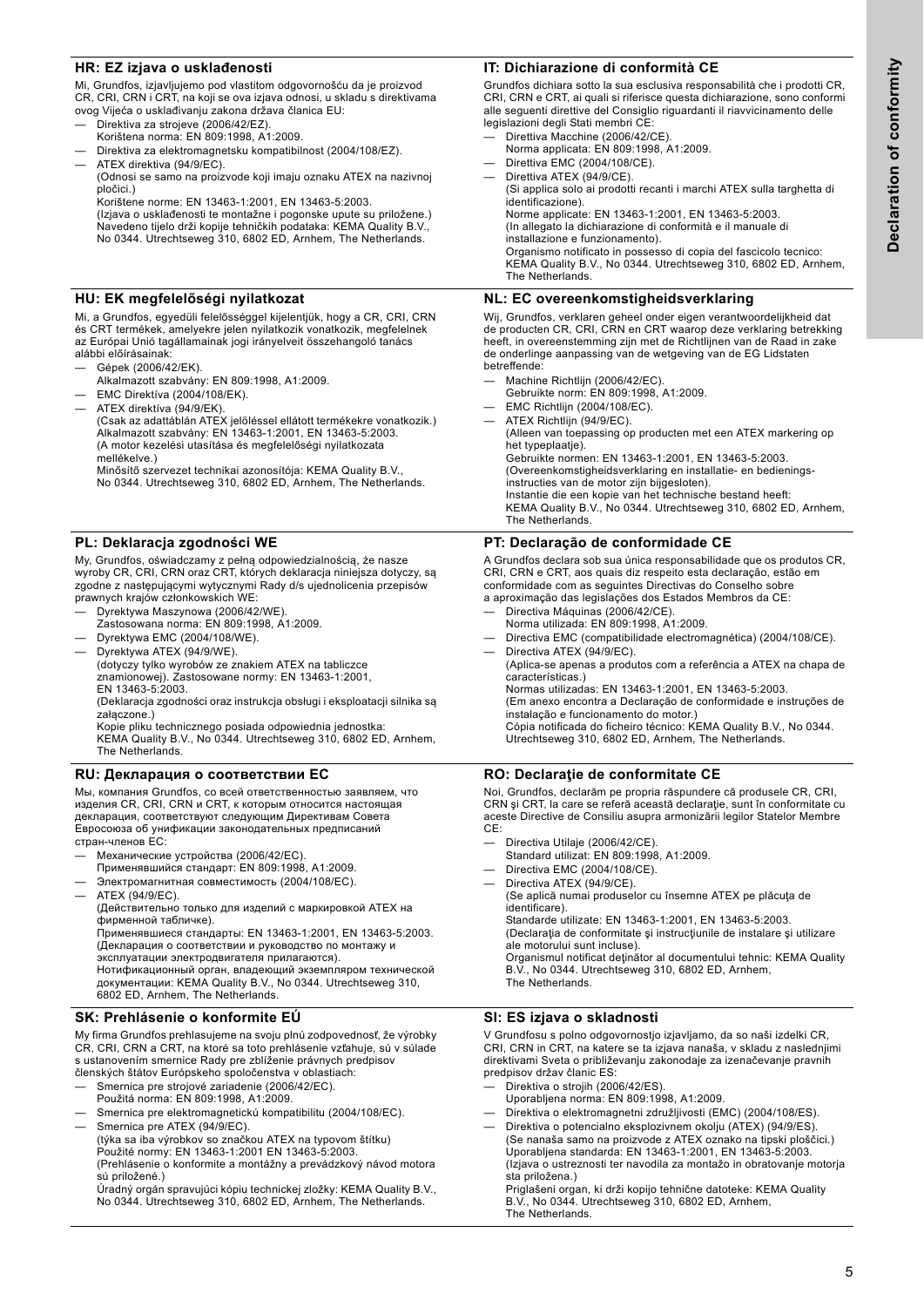### **RS: EC deklaracija o konformitetu**

Mi, Grundfos, izjavljujemo pod vlastitom odgovornošću da je proizvod CR, CRI, CRN i CRT, na koji se ova izjava odnosi, u skladu sa direktivama Saveta za usklađivanje zakona država članica EU:

- Direktiva za mašine (2006/42/EC).
- Korišćen standard: EN 809:1998, A1:2009.
- EMC direktiva (2004/108/EC). — ATEX direktiva (94/9/EC).
- (Odnosi se samo na proizvode sa ATEX oznakom na natpisnoj pločici.) Korišćeni standardi: EN 13463-1:2001, EN 13463-5:2003. (Deklaracija konformiteta i uputstva za instalaciju i rad motora su priloženi.)

Nadležno telo ima kopiju tehničkih podataka: KEMA Quality B.V., No 0344. Utrechtseweg 310, 6802 ED, Arnhem, The Netherlands.

### **SE: EG-försäkran om överensstämmelse**

Vi, Grundfos, försäkrar under ansvar att produkterna CR, CRI, CRN och CRT, som omfattas av denna försäkran, är i överensstämmelse med rådets direktiv om inbördes närmande till EU-medlemsstaternas lagstiftning, avseende:

- Maskindirektivet (2006/42/EG).
- Tillämpad standard: EN 809:1998, A1:2009.
- EMC-direktivet (2004/108/EG).
- ATEX-direktivet (94/9/EG).
- (Gäller endast produkter märkta med ATEX på typskylten.) Tillämpade standarder: EN 13463-1:2001, EN 13463-5:2003. (Intyg om överensstämmelse samt monterings- och driftsinstruktion medföljer motorn.)
- Tillsynsmyndighet i besittning av kopia av teknisk fil: KEMA Quality B.V., No 0344. Utrechtseweg 310, 6802 ED, Arnhem, The Netherlands.

### **FI: EY-vaatimustenmukaisuusvakuutus**

Me, Grundfos, vakuutamme omalla vastuullamme, että tuotteet CR, CRI, CRN ja CRT, joita tämä vakuutus koskee, ovat EY:n jäsenvaltioiden lainsäädännön yhdenmukaistamiseen tähtäävien Euroopan neuvoston direktiivien vaatimusten mukaisia seuraavasti:

- Konedirektiivi (2006/42/EY). Sovellettu standardi: EN 809:1998, A1:2009.
- EMC-direktiivi (2004/108/EY).
- ATEX-direktiivi (94/9/EY).

(Koskee vain tuotteita, joiden tyyppikilvessä on ATEX-merkinnät.) Sovellettavat standardit: EN 13463-1:2001, EN 13463-5:2003. (Moottorin vaatimustenmukaisuusvakuutus ja käyttöohjeet sisältyvät toimitukseen.) Ilmoitettu laitos, joka ylläpitää teknistä tiedostoa: KEMA Quality B.V.,

No 0344. Utrechtseweg 310, 6802 ED, Arnhem, The Netherlands.

### **CN: EC** 产品合格声明书

我们格兰富在我们的全权责任下声明,产品 CR, CRI, CRN 和 CRT,即该 合格证所指之产品,符合欧共体使其成员国法律趋于一致的以下欧共理事 会指令:

- 
- 机械设备指令 (2006/42/EC)。 所用标准 : EN 809:1998, A1:2009。
- 电磁兼容性指令 (2004/108/EC)。 — ATEX ( 欧洲防爆 ) 指令 (94/9/EC)。 ( 仅适用于铭牌上带有 ATEX 标志的产品。) 采用标准 : EN 13463-1:2001 和 EN 13463-5:2003。<br>( 产品合格声明书以及电机的安装与操作指导内函。)<br>被通知的技术文件拷贝持有团体 : KEMA Quality B.V., No 0344.<br>Utrechtseweg 310, 6802 ED, Arnhem, The Netherlands.

Bjerringbro, 1st November 2011

Qo. Uo

Svend Aage Kaae Technical Director Grundfos Holding A/S Poul Due Jensens Vej 7 8850 Bjerringbro, Denmark

Person authorised to compile technical file and empowered to sign the EC declaration of conformity.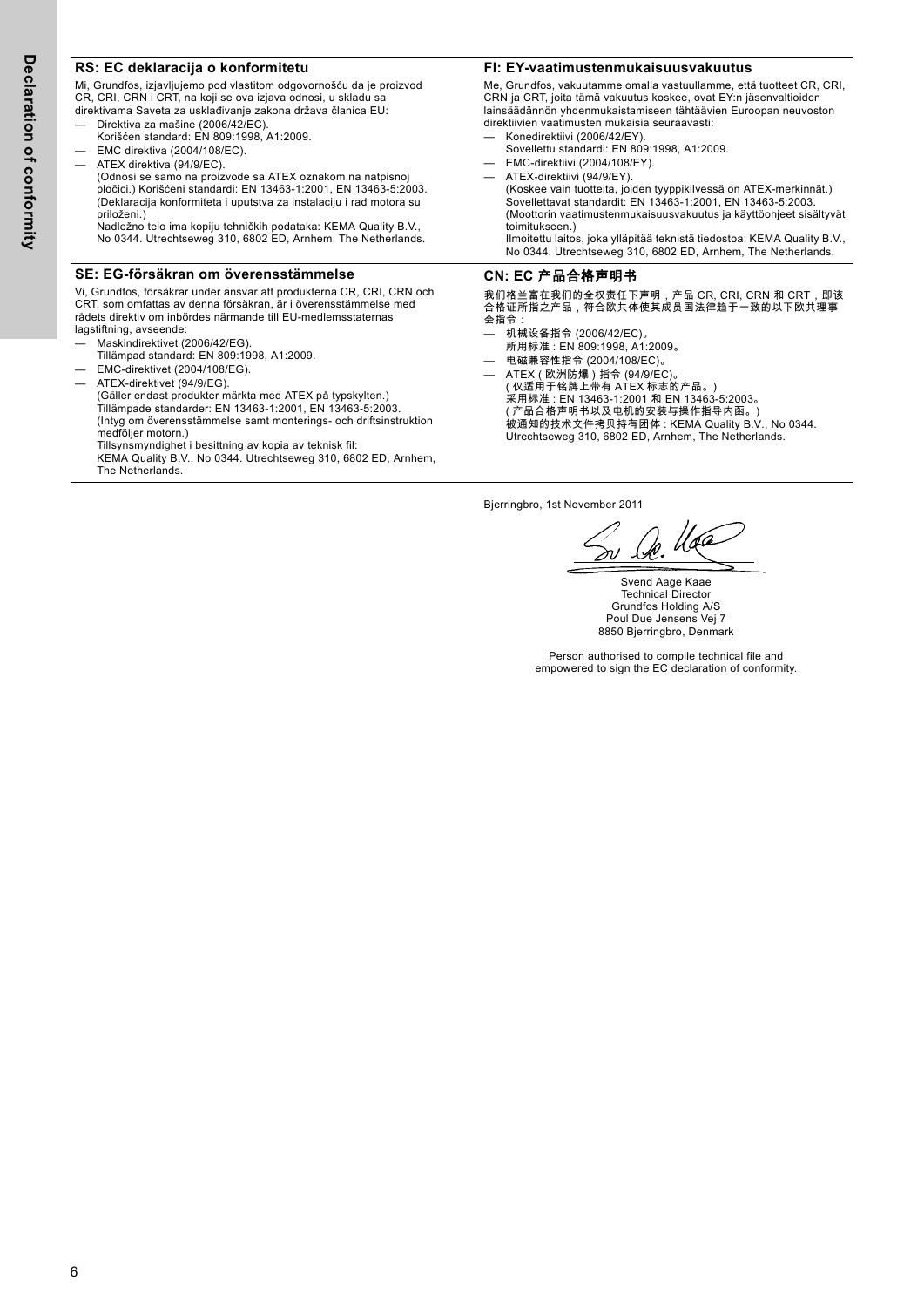### **INHALTSVERZEICHNIS**

| 1.  | Allgemeine Informationen                       | 15 |
|-----|------------------------------------------------|----|
| 2.  | Mitgeltende Montage- und Betriebsanleitungen   | 15 |
| 3.  | Lieferung                                      | 15 |
| 4.  | Kennzeichnung                                  | 15 |
| 5.  | ATEX-Klassifizierung für CR-Pumpen             | 15 |
| 6.  | Betriebsbedingungen                            | 16 |
| 6.1 | Max. zul. Medientemperatur                     | 16 |
| 7.  | Vor Inbetriebnahme einer Pumpe mit ATEX-Zulas- |    |
|     | sung                                           | 16 |
| 8.  | Leicht entflammbare Medien                     | 16 |
| 9.  | Instandhaltung                                 | 16 |

### *Warnung*



*Vor der Installation ist die Montage- und Betriebsanleitung sorgfältig durchzulesen. Die Installation und der Betrieb müssen nach den örtlichen Vorschriften und den Regeln der Technik erfolgen.*

### <span id="page-5-0"></span>**1. Allgemeine Informationen**

Diese Montage- und Betriebsanleitung dient als Ergänzung zu anderen Montage- und Betriebsanleitungen für CR-Pumpen. Sie gilt für Grundfos CR-Pumpen mit ATEX-Zulassung.

Diese CR-Pumpen erfüllen die ATEX-Richtlinie 94/9/EG.

Die Pumpen sind für den Einsatz in den in der Richtlinie 1999/92/EG klassifizierten Bereichen (Zonen) geeignet. Im Zweifelsfall schlagen Sie bitte in den oben angeführten Richtlinien nach oder wenden sich direkt an Grundfos.

### <span id="page-5-1"></span>**2. Mitgeltende Montage- und Betriebsanleitungen**

Zusätzlich zu dieser Montage- und Betriebsanleitung sind die nachfolgend aufgeführten Montage- und Betriebsanleitungen zu beachten:

- CR, CRI, CRN (Standardpumpen)
- CR, CRI, CRN, CRT Removal of transport bracket and fitting of motor (Pumpe ohne Motor).

## <span id="page-5-4"></span>**5. ATEX-Klassifizierung für CR-Pumpen**

Bei Sonderausführungen der CR-Pumpen sind die entsprechenden Montage -und Betriebsanleitungen zu beachten.

• CRN MAGdrive

**Seite**

- CR, CRI, CRN Double seal (back-to-back)
- CR, CRI, CRN Double seal (tandem).

### <span id="page-5-2"></span>**3. Lieferung**

Wird die Pumpe ohne Motor geliefert, ist der Motor zu montieren und die Laufradsätze sowie die Gleitringdichtung auszurichten. Siehe Montage- und Betriebsanleitung "Removal of transport bracket and fitting of motor", die der Pumpe beigelegt ist.

### <span id="page-5-3"></span>**4. Kennzeichnung**

Auf dem Leistungsschild des Pumpenkopfs sind folgende Informationen angegeben:

- Daten der Standardpumpe
	- Daten zur ATEX-Zulassung
	- Technische Dokumentationsnummer
	- Seriennummer
	- Explosionsschutzklasse.



**Abb. 1** Beispiel für ein Leistungschild einer CR-Pumpe mit ATEX-Zulassung

| <b>Richtlinie</b> | <b>CR-Pumpen mit ATEX-Zulassung</b> |                                |             |         |                                                 |                                       |                                       |                                              |  |  |
|-------------------|-------------------------------------|--------------------------------|-------------|---------|-------------------------------------------------|---------------------------------------|---------------------------------------|----------------------------------------------|--|--|
|                   |                                     | Gruppe I                       | Gruppe II   |         |                                                 |                                       |                                       |                                              |  |  |
| 94/9/EG           | Kategorie M                         |                                | Kategorie 1 |         | Kategorie 2                                     |                                       | Kategorie 3                           |                                              |  |  |
|                   |                                     |                                | G           | D       | G                                               | D                                     | G                                     | D                                            |  |  |
| 1999/92/EG $^{2}$ |                                     |                                | Zone 0      | Zone 20 | Zone 1                                          | Zone 21                               | Zone 2                                | Zone 22                                      |  |  |
| CR-Pumpen         | keine                               | <b>CR</b><br>CRI<br><b>CRN</b> | keine       | keine   | CR.<br>CRI<br><b>CRN</b><br>$CRT$ <sup>1)</sup> | <b>CR</b><br>CRI<br>CRN<br><b>CRT</b> | <b>CR</b><br>CRI<br>CRN<br><b>CRT</b> | <b>CR</b><br>CRI<br><b>CRN</b><br><b>CRT</b> |  |  |
| Motoren           | keine                               | keine                          | keine       | keine   | 2G EEx e T3<br>2G EEx d T4                      | 2D 125 °C                             | 2G EEx e T3<br>2G EEx d T4            | 3D 125 °C                                    |  |  |

**1)** Für die Einstufung in die Explosionsschutzklasse II 2 G muss die Pumpe vor Trockenlauf geschützt werden. Dazu ist eine der folgenden Möglichkeiten zu wählen:

• Ein ATEX-zugelassener Trockenlaufschutz. Diese Schutzeinrichtung ist immer bei Pumpen vom Typ MAGdrive oder bei Pumpen mit einer einzelnen Gleitringdichtung zu wählen.

• Pumpen mit doppelter Gleitringdichtung (Back-to-Back-Anordnung oder Tandemanordnung). Die Sperrflüssigkeitseinrichtung, mit deren Hilfe die doppelte Gleitringdichtung gespült oder mit Druck beaufschlagt wird, muss ebenfalls eine ATEX-Zulassung haben.

Es ist sicherzustellen, dass die Kombination aus "CR-Pumpe" und "Trockenlaufschutz" in dem Explosionsschutzdokument beschrieben ist, das entsprechend der Richtlinie 1999/92/EG anzufertigen ist.

Es liegt in der Verantwortung des Anlagenbauers/Betreibers, die ordnungsgemäße Funktion der Trockenlaufschutzeinrichtung zu prüfen. Dazu gehört, dass die Sperrflüssigkeit in vorgeschriebener Menge und Temperatur zugeführt wird.

**2) Wichtig:** Der Zusammenhang zwischen den Gruppen, Kategorien und Zonen ist in der Richtlinie 1999/92/EG beschrieben. Bitte beachten Sie, dass in der Richtlinie nur die Mindestanforderungen definiert sind. Deshalb können in einigen EU-Mitgliedsstaaten strengere Vorschriften gelten. Es liegt in der Verantwortung des Anlagenbauers/Betreibers zu prüfen, dass die Explosionsschutzklasse der Pumpe mit der Zoneneinteilung am Aufstellungsort übereinstimmt.

TM02 6815 4007

M02 6815 4007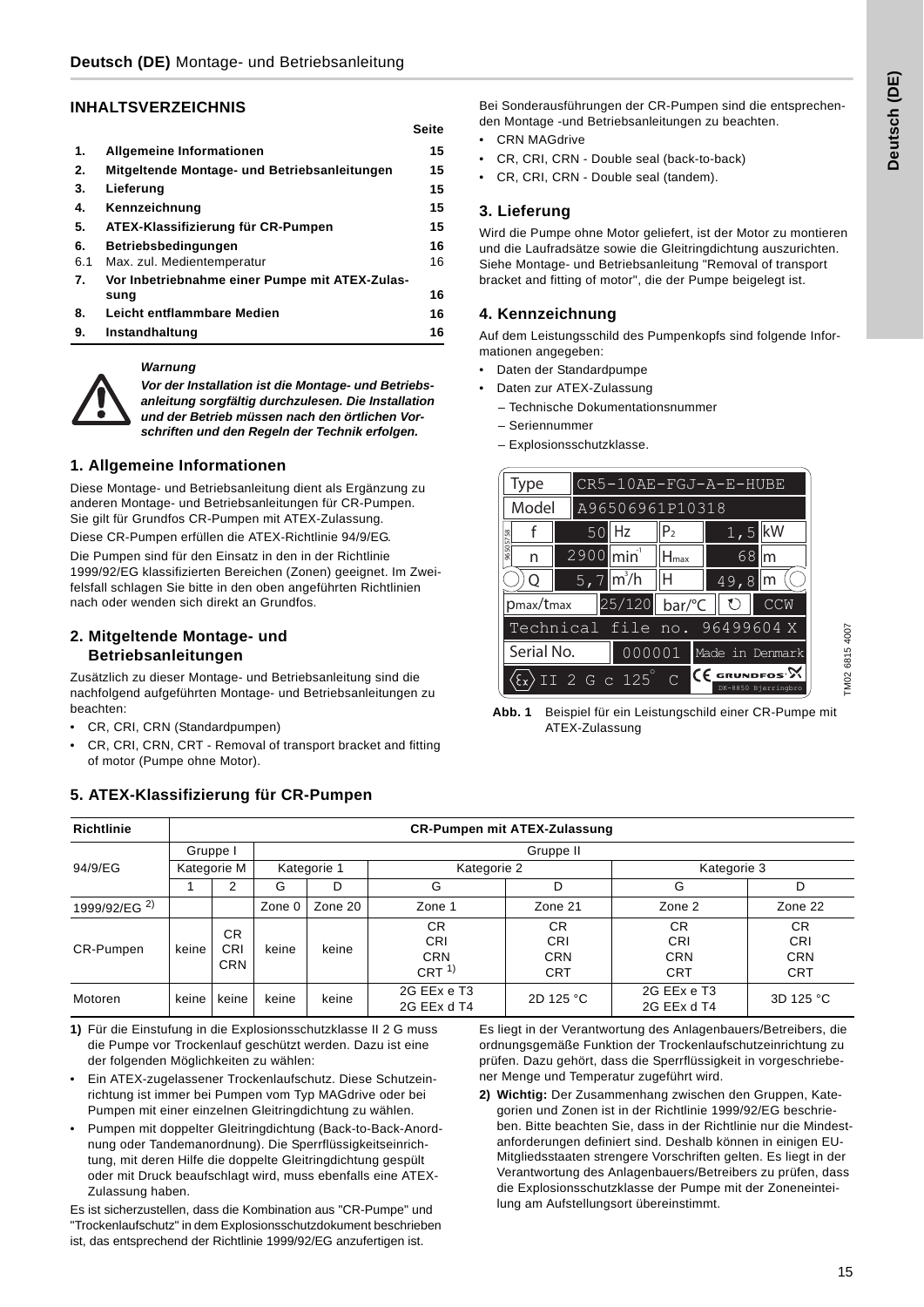### <span id="page-6-0"></span>**6. Betriebsbedingungen**

### <span id="page-6-1"></span>**6.1 Max. zul. Medientemperatur**

Die auf dem Leistungsschild der Pumpe angegebene maximal zulässige Medientemperatur  $(t_{\text{max}})$  darf in keinem Fall überschritten werden.

Pumpen, die Medien mit einer Temperatur bis maximal 150 °C fördern dürfen, sind mit einer doppelten Gleitringdichtung in Tandemanordnung ausgestattet. Die Menge und Temperatur der zugeführten Sperrflüssigkeit muss den in der Montage- und Betriebsanleitung "CR, CRI, CRN - Double seal (tandem)" aufgeführten Vorgaben entsprechen.

Es ist sicherzustellen, dass die Kombination aus "CR-Pumpe" und "Trockenlaufschutz" in dem Explosionsschutzdokument beschrieben ist, das entsprechend der Richtlinie 1999/92/EG anzufertigen ist.

Es liegt in der Verantwortung des Anlagenbauers/Betreibers zu prüfen, ob die Sperrflüssigkeit in der vorgeschriebenen Menge und Temperatur zugeführt wird.

### <span id="page-6-2"></span>**7. Vor Inbetriebnahme einer Pumpe mit ATEX-Zulassung**

### **Checkliste**

Diese Checkliste ist unbedingt zu beachten:

1. Prüfen, ob die ATEX-Einstufung des Motors und der Pumpe mit der durch die Zoneneinteilung vorgegebenen Kategorie übereinstimmt.

Siehe Abschnitt *[5. ATEX-Klassifizierung für CR-Pumpen](#page-5-4)*. Werden für den Motor und die Pumpe unterschiedliche Kategorien angegeben, gilt die niedrigere Einstufung.

- 2. Fällt die Pumpe unter die Kategorie M2, ist zu prüfen, ob die Pumpe durch eine Schutzabdeckung gegen herabfallende oder herausgeschleuderte Gegenstände geschützt ist.
- 3. Prüfen, ob die vom Motor abgegebene Leistung dem Leistungsbedarf P<sub>2</sub> der Pumpe entspricht, siehe Leistungsschilder.
- 4. Prüfen, ob die in der Pumpe eingesetzten Elastomerbauteile mit der Bestellung übereinstimmen, siehe Leistungsschilder.
- 5. Ausrichtung der Laufradsätze prüfen.
- 6. Aufkleber auf der Innenseite des Kupplungsschutzes beachten.
- 7. Prüfen, ob die Welle sich frei drehen lässt. Laufrad und Kammer dürfen sich nicht berühren.
- 8. Prüfen, ob die Pumpe mit dem Fördermedium gefüllt und entlüftet ist.
	- Die Pumpe darf niemals trocken laufen.
- 9. Drehrichtung des Motors prüfen, siehe Pfeil oben auf der Lüfterabdeckung.
- 10. Wurde eine Pumpe mit doppelter Gleitringdichtung (Back-to-Back-Anordnung) ausgewählt, ist zu prüfen, ob die Dichtungskammer mit Druck beaufschlagt ist.
- 11. Die besonderen Inbetriebnahmeanweisungen der folgenden Pumpentypen befolgen:
	- Pumpen mit Magnetkupplung (MAGdrive-Pumpen)
	- Pumpen mit doppelter Gleitringdichtung in Back-to-Back-Anordnung
	- Pumpen mit doppelter Gleitringdichtung in Tandemanordnung.

Siehe die Montage- und Betriebsanleitung der entsprechenden Pumpe.

- 12. Prüfen, dass die auf dem Leistungsschild der Pumpe angegebene maximal zulässige Medientemperatur (t<sub>max</sub>) in keinem Fall überschritten wird.
- 13. Überhitzung der Pumpe vermeiden. Die Förderung gegen einen geschlossenen Schieber kann zu einer Überhitzung der Pumpe führen. Einen Bypass mit Rückschlagventil zur Druckentlastung installieren.
- 14. Die Pumpe ist erneut zu entlüften, falls
	- die Pumpe für eine längere Zeit außer Betrieb genommen wurde
	- sich in der Pumpe Luft angesammelt hat.

## <span id="page-6-3"></span>**8. Leicht entflammbare Medien**

Vor Inbetriebnahme und während des Betriebs ist sicherzustellen, dass die Pumpe keine Leckagen oder Fehlfunktionen aufweist.

Nach längeren Stillstandszeiten ist die Pumpe vor einer Wiederinbetriebnahme zu entlüften.

### **Einfache Gleitringdichtung**

Werden Pumpen mit einer einzelnen Gleitringdichtung zur Förderung von leicht entflammbaren Medien eingesetzt, ist für eine ausreichende Be- und Entlüftung am Aufstellungsort der Pumpe zu sorgen. Die Leckrate einer ordnungsgemäß arbeitenden Gleitringdichtung beträgt weniger als 10 ml in 24 Stunden.

Die Temperaturklasse ist auf dem Leistungsschild des Motors mit einem T gekennzeichnet. Die Motortemperatur muss unterhalb der Selbstentzündungstemperatur des leicht entflammbaren Mediums liegen.

Die Pumpe ist immer ausreichend gegen Trockenlauf zu schützen. Es ist sicherzustellen, dass die Kombination aus "CR-Pumpe" und "Trockenlaufschutz" in dem Explosionsschutzdokument beschrieben ist, das entsprechend der Richtlinie 1999/92/EG anzufertigen ist.

### <span id="page-6-4"></span>**9. Instandhaltung**

Alle Servicearbeiten und Anpassungen sind entsprechend der für dieses Produkt geltenden Serviceanweisungen durchzuführen. Die Serviceanweisungen finden Sie in WebCAPS unter www.grundfos.com oder wenden Sie sich an das nächste Grundfos Servicecenter.

16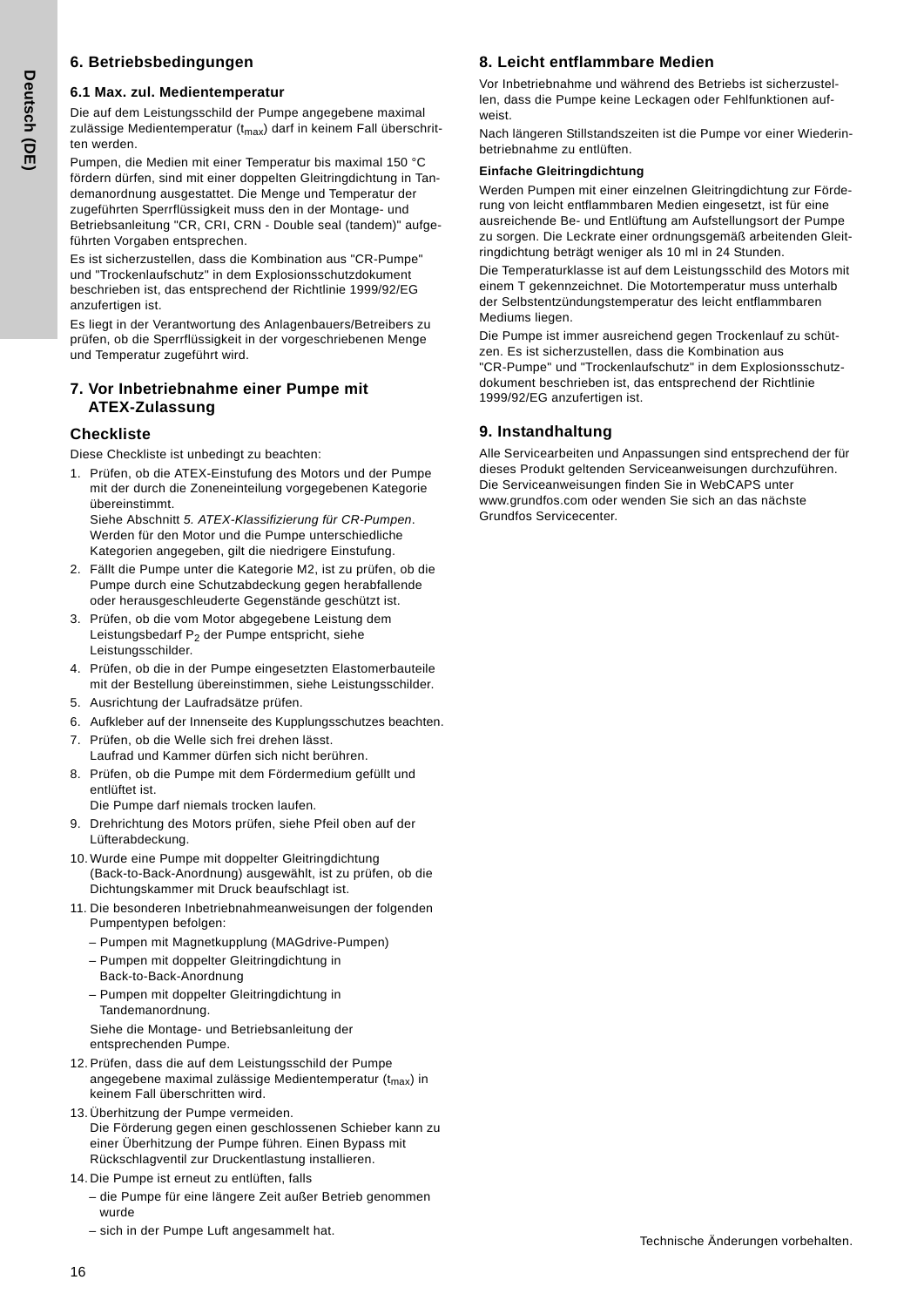**Argentina** Bombas GRUNDFOS de Argentina S.A. Ruta Panamericana, ramal Campana Centro Industrial Garín - Esq. Haendel y Mozart AR-1619 Garín Pcia. de Buenos Aires Pcia. de Buenos Aires Phone: +54-3327 414 444

Telefax: +54-3327 45 3190

**Australia** GRUNDFOS Pumps Pty. Ltd. P.O. Box 2040 Regency Park South Australia 5942 Phone: +61-8-8461-4611

#### Telefax: +61-8-8340 0155

**Austria** GRUNDFOS Pumpen Vertrieb Ges.m.b.H. Grundfosstraße 2 A-5082 Grödig/Salzburg Tel.: +43-6246-883-0 Telefax: +43-6246-883-30

**Belgium** N.V. GRUNDFOS Bellux S.A. Boomsesteenweg 81-83 B-2630 Aartselaar Tél.: +32-3-870 7300 Télécopie: +32-3-870 7301

**Belorussia** Представительство ГРУНДФОС в Минске 220123, Минск, ул. В. Хоружей, 22, оф. 1105 Тел.: +(37517) 233 97 65, Факс: +(37517) 233 97 69 E-mail: grundfos\_minsk@mail.ru

### **Bosnia/Herzegovina**

GRUNDFOS Sarajevo Trg Heroja 16, BiH-71000 Sarajevo Phone: +387 33 713 290 Telefax: +387 33 659 079 e-mail: grundfos@bih.net.ba

### **Brazil**

BOMBAS GRUNDFOS DO BRASIL Av. Humberto de Alencar Castelo Branco,  $630$ CEP 09850 - 300 São Bernardo do Campo - SP Phone: +55-11 4393 5533 Telefax: +55-11 4343 5015

#### **Bulgaria**

Grundfos Bulgaria EOOD Slatina District Iztochna Tangenta street no. 100 BG - 1592 Sofia Tel. +359 2 49 22 200 Fax. +359 2 49 22 201 email: bulgaria@grundfos.bg

#### **Canada**

GRUNDFOS Canada Inc. 2941 Brighton Road Oakville, Ontario L6H 6C9 Phone: +1-905 829 9533 Telefax: +1-905 829 9512

#### **China**

GRUNDFOS Pumps (Shanghai) Co. Ltd. 50/F Maxdo Center No. 8 XingYi Rd. Hongqiao development Zone Shanghai 200336 PRC Phone: +86 21 612 252 22 Telefax: +86 21 612 253 33

#### **Croatia**

GRUNDFOS CROATIA d.o.o. Cebini 37, Buzin HR-10010 Zagreb Phone: +385 1 6595 400 Telefax: +385 1 6595 499 www.grundfos.hr

### **Czech Republic**

GRUNDFOS s.r.o. Čajkovského 21 779 00 Olomouc Phone: +420-585-716 111 Telefax: +420-585-716 299

#### **Denmark**

GRUNDFOS DK A/S Martin Bachs Vej 3 DK-8850 Bjerringbro Tlf.: +45-87 50 50 50 Telefax: +45-87 50 51 51 E-mail: info\_GDK@grundfos.com www.grundfos.com/DK

#### **Estonia**

GRUNDFOS Pumps Eesti OÜ Peterburi tee 92G 11415 Tallinn Tel: + 372 606 1690 Fax: + 372 606 1691

**Finland** OY GRUNDFOS Pumput AB Mestarintie 11 FIN-01730 Vantaa Phone: +358-3066 5650 Telefax: +358-3066 56550

**France** Pompes GRUNDFOS Distribution S.A. Parc d'Activités de Chesnes 57, rue de Malacombe F-38290 St. Quentin Fallavier (Lyon) Tél.: +33-4 74 82 15 15 Télécopie: +33-4 74 94 10 51

**Germany** GRUNDFOS GMBH Schlüterstr. 33 40699 Erkrath Tel.: +49-(0) 211 929 69-0 Telefax: +49-(0) 211 929 69-3799 e-mail: infoservice@grundfos.de Service in Deutschland: e-mail: kundendienst@grundfos.de

HILGE GmbH & Co. KG Hilgestrasse 37-47 55292 Bodenheim/Rhein Germany Tel.: +49 6135 75-0 Telefax: +49 6135 1737 e-mail: hilge@hilge.de

#### **Greece**

GRUNDFOS Hellas A.E.B.E. 20th km. Athinon-Markopoulou Av. P.O. Box 71 GR-19002 Peania Phone: +0030-210-66 83 400 Telefax: +0030-210-66 46 273

**Hong Kong**<br>GRUNDFOS Pumps (Hong Kong) Ltd.<br>Unit 1, Ground floor Siu Wai Industrial Centre 29-33 Wing Hong Street & 68 King Lam Street, Cheung Sha Wan Kowloon Phone: +852-27861706 / 27861741 Telefax: +852-27858664

#### **Hungary**

GRUNDFOS Hungária Kft. Park u. 8 H-2045 Törökbálint, Phone: +36-23 511 110 Telefax: +36-23 511 111 **India**

GRUNDFOS Pumps India Private Limited 118 Old Mahabalipuram Road Thoraipakkam Chennai 600 096 Phone: +91-44 2496 6800

### **Indonesia**

PT GRUNDFOS Pompa Jl. Rawa Sumur III, Blok III / CC-1 Kawasan Industri, Pulogadung Jakarta 13930 Phone: +62-21-460 6909 Telefax: +62-21-460 6910 / 460 6901

#### **Ireland**

GRUNDFOS (Ireland) Ltd. Unit A, Merrywell Business Park Ballymount Road Lower Dublin 12 Phone: +353-1-4089 800 Telefax: +353-1-4089 830

**Italy** GRUNDFOS Pompe Italia S.r.l. Via Gran Sasso 4 I-20060 Truccazzano (Milano) Tel.: +39-02-95838112 Telefax: +39-02-95309290 / 95838461

**Japan** GRUNDFOS Pumps K.K. Gotanda Metalion Bldg., 5F, 5-21-15, Higashi-gotanda Shiagawa-ku, Tokyo 141-0022 Japan Phone: +81 35 448 1391 Telefax: +81 35 448 9619

#### **Korea**

GRUNDFOS Pumps Korea Ltd. 6th Floor, Aju Building 679-5 Yeoksam-dong, Kangnam-ku, 135-916 Seoul, Korea Phone: +82-2-5317 600 Telefax: +82-2-5633 725

### **Latvia**

SIA GRUNDFOS Pumps Latvia Deglava biznesa centrs Augusta Deglava ielā 60, LV-1035, Rīga, Tālr.: + 371 714 9640, 7 149 641 Fakss: + 371 914 9646

**Lithuania** GRUNDFOS Pumps UAB Smolensko g. 6 LT-03201 Vilnius Tel: + 370 52 395 430 Fax: + 370 52 395 431

**Malaysia** GRUNDFOS Pumps Sdn. Bhd. 7 Jalan Peguam U1/25 Glenmarie Industrial Park 40150 Shah Alam Selangor Phone: +60-3-5569 2922 Telefax: +60-3-5569 2866

#### **México**

Bombas GRUNDFOS de México S.A. de  $\overline{C.V.}$ Boulevard TLC No. 15 Parque Industrial Stiva Aeropuerto Apodaca, N.L. 66600 Phone: +52-81-8144 4000 Telefax: +52-81-8144 4010

#### **Netherlands** GRUNDFOS Netherlands

Veluwezoom 35 1326 AE Almere Postbus 22015 1302 CA ALMERE Tel.: +31-88-478 6336 Telefax: +31-88-478 6332 E-mail: info\_gnl@grundfos.com

#### **New Zealand**

GRUNDFOS Pumps NZ Ltd. 17 Beatrice Tinsley Crescent North Harbour Industrial Estate Albany, Auckland Phone: +64-9-415 3240 Telefax: +64-9-415 3250

#### **Norway** GRUNDFOS Pumper A/S Strømsveien 344

Postboks 235, Leirdal N-1011 Oslo Tlf.: +47-22 90 47 00 Telefax: +47-22 32 21 50 **Poland**

## GRUNDFOS Pompy Sp. z o.o. ul. Klonowa 23 Baranowo k. Poznania PL-62-081 Przeźmierowo Tel: (+48-61) 650 13 00 Fax: (+48-61) 650 13 50

### **Portugal**

Bombas GRUNDFOS Portugal, S.A. Rua Calvet de Magalhães, 241 Apartado 1079 P-2770-153 Paço de Arcos Tel.: +351-21-440 76 00 Telefax: +351-21-440 76 90

#### **România**

GRUNDFOS Pompe România SRL Bd. Biruintei, nr 103 Pantelimon county Ilfov Phone: +40 21 200 4100 Telefax: +40 21 200 4101 E-mail: romania@grundfos.ro

#### **Russia**

ООО Грундфос Россия, 109544 Москва, ул. Школьная  $\frac{1}{3}a$ Тел. (+7) 495 737 30 00, 564 88 00 Факс (+7) 495 737 75 36, 564 88 11 E-mail grundfos.moscow@grundfos.com

**Serbia**  GRUNDFOS Predstavništvo Beograd Dr. Milutina Ivkovića 2a/29 YU-11000 Beograd Phone: +381 11 26 47 877 / 11 26 47 496 Telefax: +381 11 26 48 340

### **Singapore**

GRUNDFOS (Singapore) Pte. Ltd. 25 Jalan Tukang Singapore 619264 Phone: +65-6681 9688 Telefax: +65-6681 9689

## **Slovenia** GRUNDFOS d.o.o.

Šlandrova 8b, SI-1231 Ljubljana-Črnuče Phone: +386 1 568 0610 Telefax: +386 1 568 0619 E-mail: slovenia@grundfos.si

### **South Africa**

GRUNDFOS (PTY) LTD Corner Mountjoy and George Allen Roads Wilbart Ext. 2 Bedfordview 2008 Phone: (+27) 11 579 4800 Fax: (+27) 11 455 6066 E-mail: lsmart@grundfos.com

#### **Spain**

Bombas GRUNDFOS España S.A. Camino de la Fuentecilla, s/n E-28110 Algete (Madrid) Tel.: +34-91-848 8800 Telefax: +34-91-628 0465

Grundfos companies

Grundfos companies

#### **Sweden**

GRUNDFOS AB Box 333 (Lunnagårdsgatan 6) 431 24 Mölndal Tel.: +46 31 332 23 000 Telefax: +46 31 331 94 60

#### **Switzerland**

GRUNDFOS Pumpen AG Bruggacherstrasse 10 CH-8117 Fällanden/ZH Tel.: +41-1-806 8111 Telefax: +41-1-806 8115

#### **Taiwan**

GRUNDFOS Pumps (Taiwan) Ltd. 7 Floor, 219 Min-Chuan Road Taichung, Taiwan, R.O.C. Phone: +886-4-2305 0868 Telefax: +886-4-2305 0878

#### **Thailand**

GRUNDFOS (Thailand) Ltd. 92 Chaloem Phrakiat Rama 9 Road, Dokmai, Pravej, Bangkok 10250 Phone: +66-2-725 8999 Telefax: +66-2-725 8998

**Turkey** GRUNDFOS POMPA San. ve Tic. Ltd. Sti. Gebze Organize Sanayi Bölgesi Ihsan dede Caddesi, 2. yol 200. Sokak No. 204 41490 Gebze/ Kocaeli Phone: +90 - 262-679 7979 Telefax: +90 - 262-679 7905 E-mail: satis@grundfos.com

#### **Ukraine**

ТОВ ГРУНДФОС УКРАЇНА 01010 Київ, Вул. Московська 8б, Тел.:(+38 044) 390 40 50 Фах.: (+38 044) 390 40 59 E-mail: ukraine@grundfos.com

### **United Arab Emirates**

GRUNDFOS Gulf Distribution P.O. Box 16768 Jebel Ali Free Zone Dubai Phone: +971 4 8815 166 Telefax: +971 4 8815 136

### **United Kingdom**

GRUNDFOS Pumps Ltd. Grovebury Road Leighton Buzzard/Beds. LU7 8TL Phone: +44-1525-850000 Telefax: +44-1525-850011

**Usbekistan**

Ташкенте

тупик 5

**U.S.A.** GRUNDFOS Pumps Corporation 17100 West 118th Terrace Olathe, Kansas 66061 Phone: +1-913-227-3400 Telefax: +1-913-227-3500

Телефон: (3712) 55-68-15 Факс: (3712) 53-36-35 Revised 04.01.2012

Представительство ГРУНДФОС в

700000 Ташкент ул.Усмана Носира 1-й